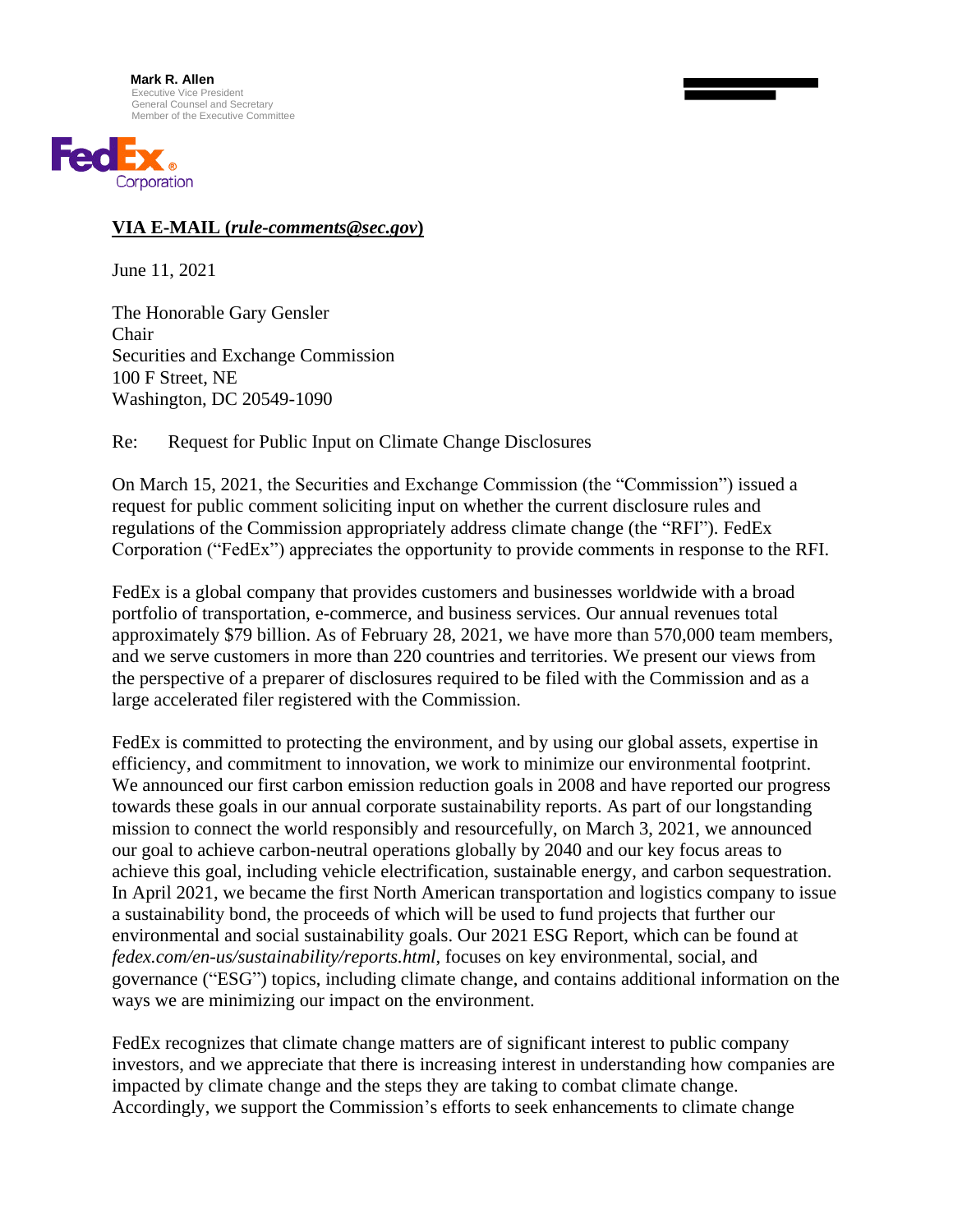Securities and Exchange Commission June 11, 2021 Page Two

disclosures. In considering a rule proposal, we encourage the Commission to continue to rely on a principles-based approach tied to traditional concepts of "materiality" that generally guide disclosures under the federal securities laws and avoid prescriptive or generic requirements for disclosures on climate change and other ESG issues that may or may not apply to a company's industry or circumstances. We believe a principles-based ESG disclosure framework that requires companies to perform company-specific materiality assessments to identify ESG issues most relevant to an individual company's business and provide disclosure on the identified company-specific issues is most appropriate. A principles-based approach allows companies to report information about their material ESG risks and opportunities, including those related to climate change, share their progress on ESG issues, and ensure investors have decision-useful information for the long-term. Like many other issuers and interested parties that have responded to prior Commission requests for comment, FedEx believes that prescriptive disclosure requirements can elicit information that is not material to investors, obscure material information, and be costly to provide. Such consequences run counter to the Commission's undertaking to protect investors, maintain fair, orderly, and efficient markets, and facilitate capital formation.

Additionally, the RFI solicits comment on whether climate-related disclosures should be filed with or furnished to the Commission. FedEx believes the goal of providing decision-useful, evolving information to investors on climate change and other ESG topics is best accomplished by furnishing this information in one or more separate reports and on a different schedule from annual and quarterly periodic reports filed pursuant to the Securities Exchange Act of 1934 ("Exchange Act Reports"). Much of the information on climate change and other ESG topics that FedEx and other companies already provide in their sustainability or other ESG reports is not available on the same timeframe as financial information and related disclosures required to be included in Exchange Act Reports. In addition, because the anti-fraud provisions of the federal securities laws apply more broadly, creating liability for fraudulent statements made to investors regardless of when or where the statements are made and not just to statements contained in Exchange Act Reports, companies that voluntarily disclose climate-related and other ESG information outside of Exchange Act Reports already do so with an existing obligation not to make materially misleading statements. We believe that mandating inclusion of climate change and other ESG disclosures in Exchange Act Reports rather than on an alternate reporting cycle will impose undue burdens on public companies and will not meaningfully enhance the quality of the disclosures provided.

We sincerely appreciate your consideration of our comments. If you would like more information, please feel free to contact me at your convenience.

Sincerely yours,

**FedEx Corporation**

Mark R. Allen